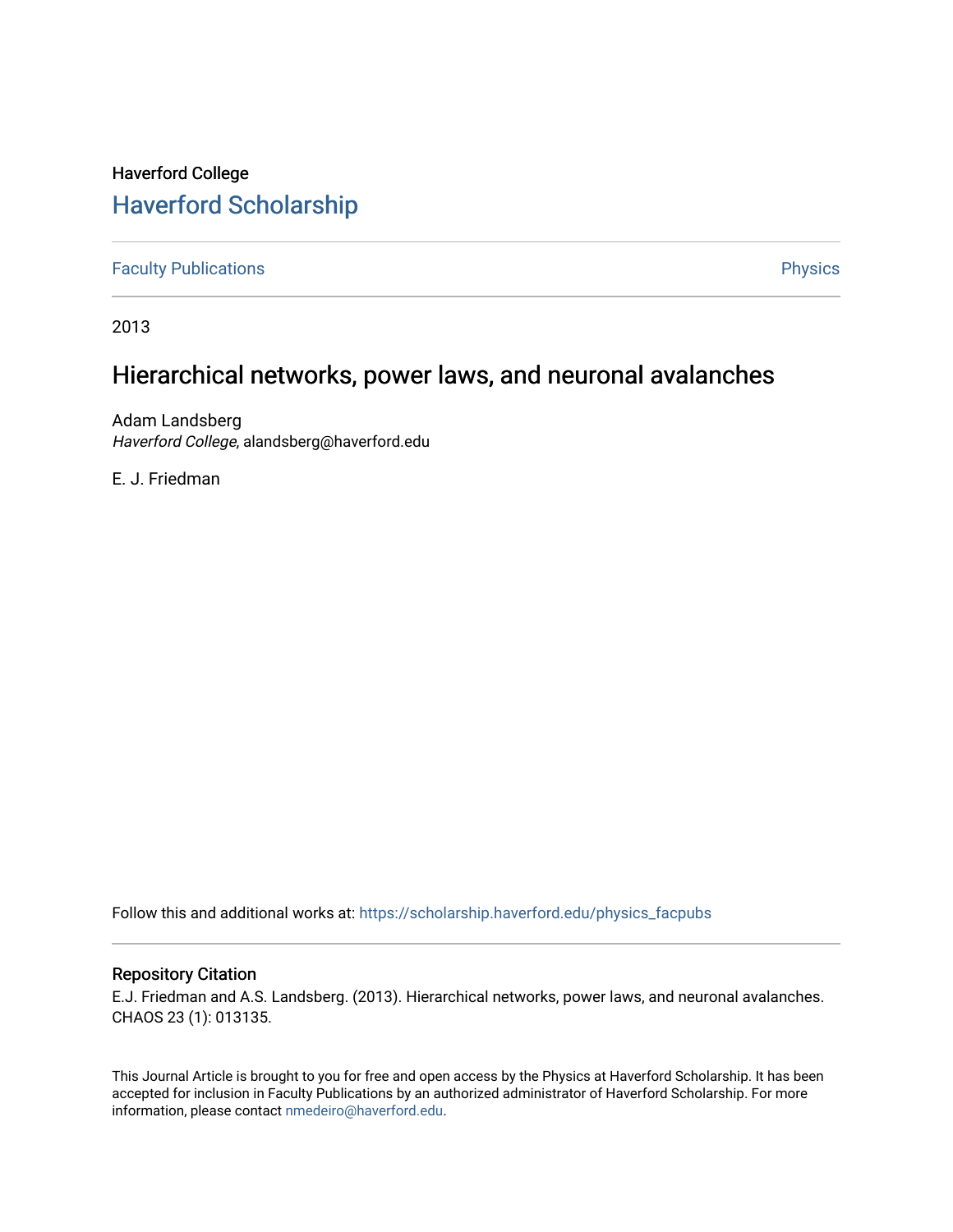

# [Hierarchical networks, power laws, and neuronal avalanches](http://dx.doi.org/10.1063/1.4793782)

Eric J. Friedman<sup>1</sup> and Adam S. Landsberg<sup>2</sup>

<sup>1</sup>Department of Computer Science, International Computer Science Institute, University of California Berkeley, California 94704, USA  $2W.M.$  Keck Science Department, Claremont McKenna, Pitzer, and Scripps Colleges, Claremont, California 91711, USA

(Received 3 November 2012; accepted 15 February 2013; published online 5 March 2013)

We show that in networks with a hierarchical architecture, critical dynamical behaviors can emerge even when the underlying dynamical processes are not critical. This finding provides explicit insight into current studies of the brain's neuronal network showing power-law avalanches in neural recordings, and provides a theoretical justification of recent numerical findings. Our analysis shows how the hierarchical organization of a network can itself lead to power-law distributions of avalanche sizes and durations, scaling laws between anomalous exponents, and universal functions—even in the absence of self-organized criticality or critical points. This hierarchy-induced phenomenon is independent of, though can potentially operate in conjunction with, standard dynamical mechanisms for generating power laws. © 2013 American Institute of Physics. [[http://dx.doi.org/10.1063/1.4793782\]](http://dx.doi.org/10.1063/1.4793782)

Many real-world networks are hierarchically organized into layers of modules and submodules, one prominent example being the neuronal network of the human brain. A central but still largely unexplored question is how an underlying hierarchical structure can affect a network's dynamical behavior. In this paper, we develop a renormalization analysis to uncover some important implications of hierarchical architecture in a network. Our main result reveals the interesting role of hierarchy in generating robust power-law behavior in networks, a fact which helps explain recent results on neuronal cascades in human brains. In addition, we show that other properties of these networks are consistent with the experimental data on brain networks and suggest new experiments to improve our understanding of brain networks and behavior. The ideas developed in this paper should be broadly applicable to many other network settings which exhibit a hierarchical modular (HM) structure, ranging from engineered to biological to social systems.

### I. INTRODUCTION

The existence and interpretation of power-law distributions in physical, biological, and social systems are an important and sometimes controversial $10$  subject. While power laws may potentially signal the presence of underlying critical dynamics in a system (i.e., self-organized criticality<sup>[3](#page-6-0)</sup> or a critical point), a variety of other processes—including some commonly used data sampling, filtering, and thresholding methodologies—have also been found capable of generating power-law-like behavior.[4](#page-6-1)[,21](#page-7-1)[,25,](#page-7-2)[28](#page-7-3)[,29](#page-7-4) Hence, power laws are suggestive of, but not conclusive evidence of, critical behavior. The issue of criticality is particularly relevant to current experimental studies of neuronal avalanches in brain networks, where it is being vigorously investigated. $4,5,14,28,29$  $4,5,14,28,29$  $4,5,14,28,29$  $4,5,14,28,29$  $4,5,14,28,29$  $4,5,14,28,29$  $4,5,14,28,29$  A definitive determination of criticality would have important implications for our understanding of brain function and neural information processing—but when and whether criticality can be properly inferred from experimental power-law data remains an unsettled and sometimes contentious matter.

In this paper, we introduce an interesting new wrinkle (and obstacle) to the detection of standard models of criticality in brain networks and related systems. There is a strong evidence that the neuronal network of the brain, like that of many realworld networks (e.g., protein networks, genomes, modern software design, VLSI chips, business organizational structures, the internet, social networks<sup>[13](#page-7-7)[,15](#page-7-8)[,17–](#page-7-9)[19](#page-7-10)</sup>), is not "flat," but rather hierarchically organized into layers of modules and submodules. We show here how the HM architecture of a network can naturally induce several of the hallmark signatures of criticality including not only power laws but also relationships between different scaling exponents—even if the underlying dynamics is simple and non-critical. We do this by constructing a simple prototype of a hierarchical modular network (HMN) and carrying out a renormalization-inspired analysis.

Our finding of a structural mechanism capable of generating power laws provides explicit insight into recent observations of realistic networks of spiking neurons $6,26$  $6,26$  which suggest that power laws seem to be enhanced by the presence of a hierarchical modular structure in the underlying network. We remark that the presence of this structural mechanism does not rule out the possibility that observed power laws in a network may also have a dynamical origin—in fact, the two effects might work in tandem as suggested by Refs. [26](#page-7-12) and [30—](#page-7-13)but it does raise the bar for proof for properly ascribing the origin of power-law behaviors in neuronal networks with hierarchical structure. Our work, for example, provides theoretical support for recent numerical observa- $tions<sup>30</sup>$  $tions<sup>30</sup>$  $tions<sup>30</sup>$  showing that hierarchical structure can improve the robustness of observed criticality. We also show how a network's hierarchical modularity can obfuscate even sophisticated attempts to assess the origin of critical behavior. For example, a recent study by Friedman et al. involving cultured cortical networks looked beyond simple power laws and instead turned to universal scaling exponents and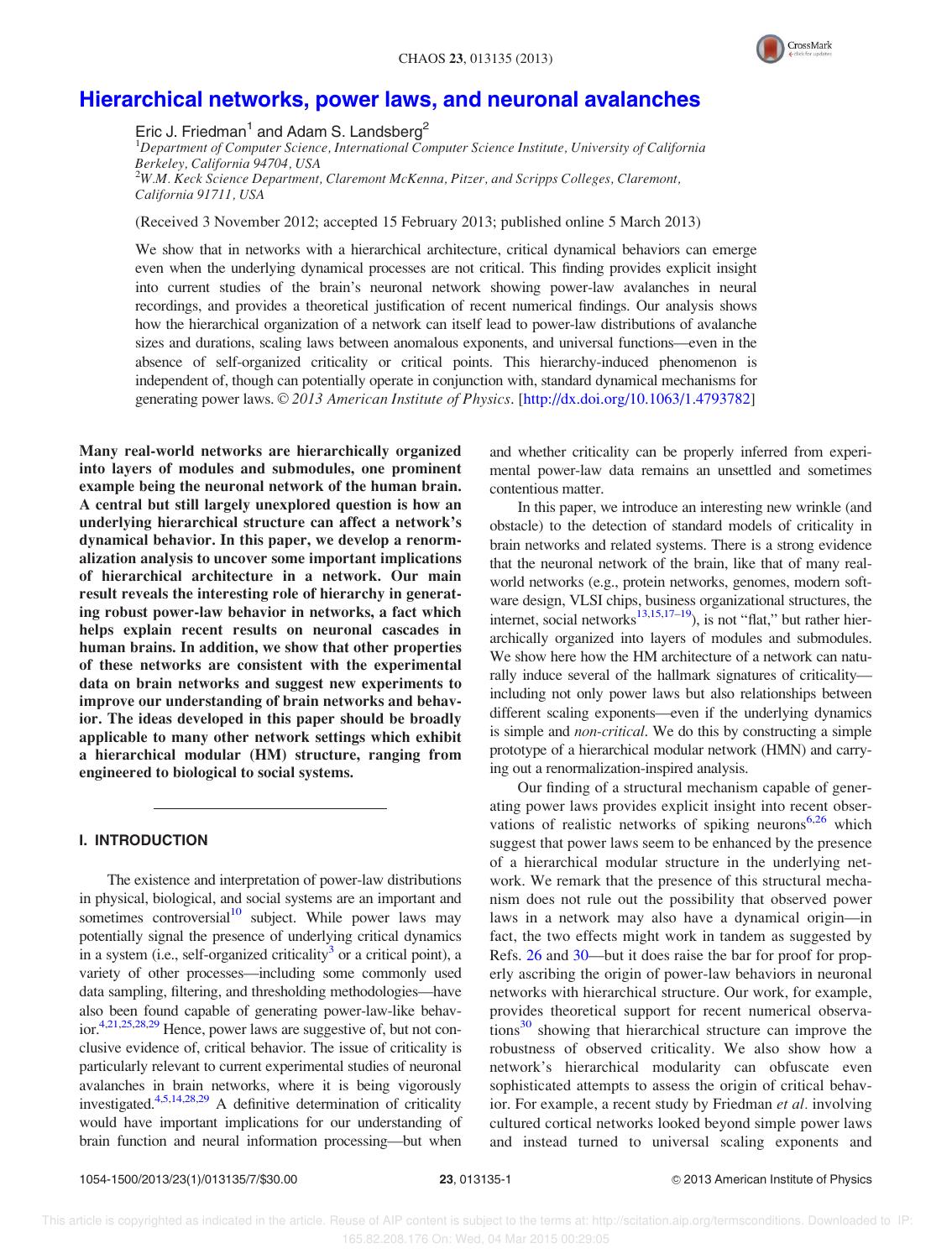functions for more definitive evidence of intrinsic critical-ity.<sup>[14](#page-7-6)</sup> However, we demonstrate here that a network's hierarchical structure is also capable of producing similar (universal scaling) results, and hence even these more sophisticated measures can be inconclusive.

Note that the distinction we draw between structurally versus dynamically induced criticality is not formally sharp, since in a general network there is always interplay between the network's structure and the intrinsic dynamics of its nodes, and both contribute to its overall behavior. However, in the following, we will demonstrate the existence of critical behavior which is driven mainly by the network's (HM) structure i.e., criticality appears in HM models whose intrinsic nodal behaviors are so simple that they would be incapable of generating critical avalanching in ordinary (non-HM) networks (such as a regular lattice). This distinction is particularly relevant, since to date most analyses of critical avalanching in the brain (with the notable exceptions of Refs. [26](#page-7-12) and [30](#page-7-13)) have looked to intrinsic nodal dynamics (of the sort commonly associated with self-organized criticality) as being the root source of the criticality, rather than the network structure itself. Our finding shows that a hierarchical modular structure in a network can be an equally important contributor to criticality. This is particularly germane to current studies on the brain, where at the micro-scale level it is widely believed that groups of 80–120 neurons are organized into minicolumns, and groups of 50–100 minicolumns are organized into columns; $^{9,16}$  $^{9,16}$  $^{9,16}$  $^{9,16}$  at higher levels, there is evidence from both cyto-architecture and MRI of modular structure.<sup>[8,](#page-7-16)[16](#page-7-15)</sup>

### <span id="page-2-0"></span>II. HIERARCHICAL MODULAR NETWORKS

To begin, we define a HMN to be a network whose nodal connections are such that it naturally decomposes into a nested series of (possibly self-similar) modules. Here, we present a basic random HMN model motivated by the work of Refs. [26](#page-7-12) and  $30$ , among others.<sup>[1](#page-6-2)[,17](#page-7-9)[,31](#page-7-17)</sup> While this model and its subsequent analysis can be easily generalized in many ways, for illustrative purposes, we focus here on a simple, restricted version. We consider a random HMN organized into sets of modules at different levels  $k = 0...k$ . Each module at level k, denoted  $M_k$ , is composed of r "children" modules (with  $r \gg 1$ ). Each such child module  $M_{k-1}$  itself contains r children modules, and so on. At the lowest level in this nested hierarchy are the  $M_0$  modules, each containing a single node. Note that each module  $M_k$  at level k (for  $k < \hat{k}$ ) has a unique "parent" module  $M_{k+1}$ , and that the size of  $M_k$  is  $|M_k| = r^k$ . At the topmost level in the hierarchy is a single module  $M_{\hat{\nu}}$  that contains all the nodes (see Figure  $1(a)$ ). Note that one can easily generalize this model and our subsequent analysis (at the cost of additional notation) in several ways, including allowing  $r$  to vary by module and truncating the branching structure asymmetrically to create unbalanced trees.

Edges between nodes are added based on their level of separation within the hierarchy, so nodes in the same module are more likely to be connected to one another than to nodes in distant modules. Given any 2 nodes  $v, v'$  let  $K(v, v')$  to be the smallest k such that  $v, v' \in M_k$ . Add an edge between  $v, v'$  with probability  $p_k = \alpha \rho^{k-1}$ , where  $k = K(v, v')$ ; we call this a "level- k edge." We let  $\delta_k$  denote the expected number of level-k edges per node, and  $d_k$  the expected number of level- $k$  edges from an entire  $M_{k-1}$  module to sibling modules within  $M_k$ . Note that since a module  $M_{k-1}$  contains  $r^{k-1}$  nodes,  $d_k = \delta_k r^{k-1}$ .

We now consider what happens if we impose a very simple, seemingly non-critical dynamical process on such a HM network (i.e., so simple that—were the network just a regular lattice—no critical (SOC-like) behavior would be generated). We will illustrate with a rudimentary nodaldynamics process originally used to study disease (or rumor) propagation.[2](#page-6-3) In particular, we assume that a single random node fires and sends signals to each of its neighbors which can be in one of two states, primed or quiescent. If primed, a neighbor will fire upon receiving the signal and then become quiescent; if quiescent, it will not fire. This activity may propagate through the network, generating an avalanche. Though simple, this dynamical model captures the fast timescale behavior of integrate-and-fire models under the simplifying assumption that the phases are set at random and ignoring the effect of repeated triggerings. $20,26$  $20,26$ 

#### III. AVALANCHING IN A HMN

#### A. A non-HMN example

Our goal is to understand the nature of the network avalanches that can result from simple underlying dynamical



FIG. 1. HM structure and renormalization procedures (a) schematic of a hierarchical modular network. Shown is a HMN with  $r = 9$ ,  $k = 2$ , and  $\delta_1 = 2, \delta_2 = 2/9, d_1 = 2, d_2 = 2$ . Dots represent individual nodes (level-0 modules); each  $3 \times 3$  grouping of nodes is a level-1 module  $M_1$  (small square); a  $3 \times 3$  grouping of  $M_1$  modules forms an  $M_2$  module (large square). Level-1 edges (solid lines) connect nodes within a given  $M_1$  module; level-2 edges (dashed lines) connect nodes from different (i.e., "sibling")  $M_1$  modules within a given  $M_2$  module. (b) First step of renormalization procedure: only edges between the giant components of the level-1 modules are retained. In the figure,  $\hat{d}_2 = 4/3 < d_2 = 2$ . (c) The reduced network. Here, the giant component of each  $M_1$  is contracted into a single meta-node (large dot).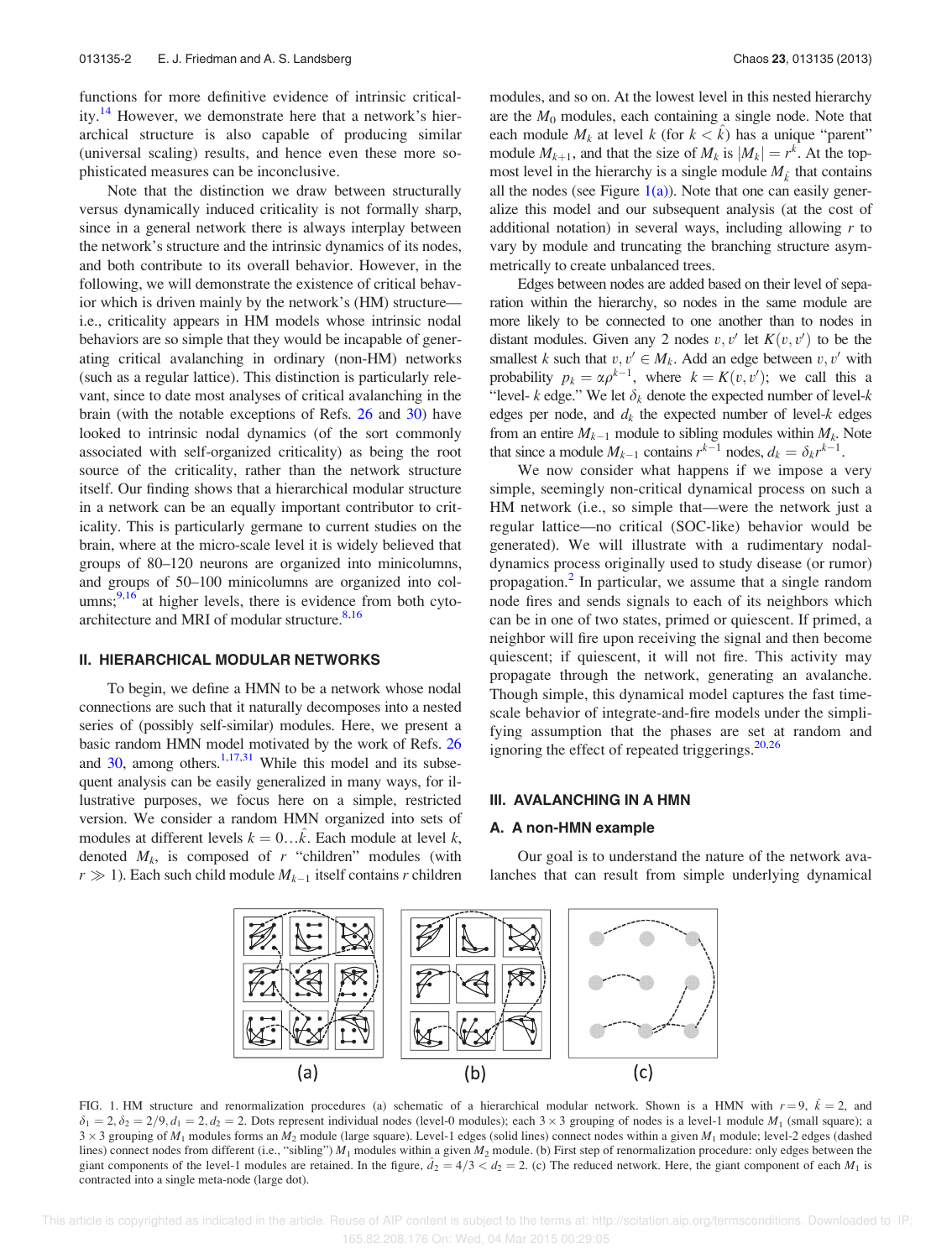processes like that described above in networks with a HM structure. For comparative purposes, first consider these same dynamics on a non-HM network: an Erdos-Renyi random network with  $n \gg 1$  nodes and edge probability p. Letting  $q$  denote the probability of a node being primed, the statistics of the avalanching process can be computed from the statistics of the connected components of the subnetwork generated by removing each node with probability  $1 - q$  (Figure [2\)](#page-3-0). If the average degree of the subnetwork  $d = nqp > 1$ , then the network will consist of a giant component of approximate size  $ngh(d)$ , where  $h(d)$  is the solution of

$$
h = 1 - e^{-dh};\tag{1}
$$

all other components will be small,  $O(log(n))$  in the worst case and  $O(1)$  on average.<sup>[12](#page-7-19)</sup> If  $d = nqp < 1$ , then all components will be small  $(O(log(n)))$ . Therefore, when  $d > 1$ , the dynamical avalanches will also have an essentially bimodal distribution: with probability  $h(d)$  a single firing neuron will trigger a large avalanche of size  $ngh(d)$ , while with probability  $1 - h(d)$  the avalanche will involve a negligible fraction of the nodes,  $O(log(n)/n)$ . When  $d < 1$ , all avalanches will contain a negligible fraction of the nodes. In either case, this example shows that, for non-HM networks, when the underlying nodal dynamics is sufficiently simple, then the resulting avalanching distribution (as described by the distribution of connected components) tends to be bimodal or trivially unimodal, but not critical. (We remark that while power-law scaling does appear exactly at  $d = 1$ , this is a non-generic special case that is not relevant to the analysis.)

#### B. HMNs: A renormalization approach

<span id="page-3-0"></span>The above example foreshadows a key difference between most standard (non-HM) network behaviors $^{22}$  $^{22}$  $^{22}$  and HMNs: As we demonstrate next, if a network has a HM structure, then even if the underlying nodal dynamics is extremely simple (as above), the resulting avalanching behavior naturally scales over a wide range of sizes, and under some parameter specifications the distribution of connected components formally satisfies a power law. In this way, the hierarchical structure itself can induce behavior which mimics that of self-organized criticality. Hints that this might be possible can be found in a somewhat different context—hierarchical percolation models— where some similar-in-spirit behaviors appear (e.g., Refs. [7](#page-7-21)) and [23\)](#page-7-22).

Our analysis of the distribution of connected components in a HMN is based on a renormalization-inspired approach. The intuition behind this approach is as follows: Starting from the lowest level in the network hierarchy, one recursively generates a series of renormalized (i.e., "reduced") networks by treating the largest connected component in each module (at a given level) as a single "meta-node" in a reduced network (see Figures  $1(a)$ – $1(c)$ ). This level-by-level iterative approach is possible because of the system's underlying hierarchical structure, wherein intra-module connections dominate intermodule connections. Analysis of these renormalized networks will yield the desired component distribution. For ease of exposition, in what follows we will omit some of the details of these calculations, but note that rigorous error bounds can be computed for  $r \gg 1$ , which is the main case of interest.

We begin our analysis of HMNs by recalling that a module  $M_k$  has  $r^k$  nodes, so each node in  $M_k$  has a "level-k" degree"  $\delta_k$ , where

$$
\delta_k = r^k p_k = r \alpha (r \rho)^{k-1} \tag{2}
$$

on average, neglecting  $O(1/r)$  terms. Assuming  $r\rho \ll 1$ , we see that nodes have many more edges at level  $k$  than at  $k'$  for  $k < k'$ , allowing the system to be treated level by level. In our iterative renormalization scheme, at level  $k$ , we contract each module  $M_{k-1}$  into a single "meta"-node of a reduced network. We define the level-k degree of these meta-nodes inside  $M_k$  to be  $d_k$ , where  $d_k = \delta_k r^{k-1}$ . As noted previously, in terms of the original (non-reduced) network,  $d_k$  represents the expected number of edges from all nodes in module  $M_{k-1}$  to nodes in its sibling modules in  $M_k$ .

This allows us to compute the distribution of component sizes. First consider some  $M_1$  with only the level-1 edges. There is a giant component with  $rh(d_1)$  nodes; the remaining components are all negligible in size. Next, we consider some  $M_2$  and a reduced network where all nodes in the *giant* component of each child  $M_1$  are contracted into a single meta-node and, importantly, the remaining nodes in  $M_1$ ignored. The key insight is that the *effective average degree* for nodes in this reduced network is  $\hat{d}_2 = h(d_1)^2 \hat{d}_2$ , not  $d_2$ , since nodes not in the giant component have been discarded. There are  $rh(\hat{d}_2)$  meta-nodes in this reduced network which corresponds to  $r^2h(d_1)h(\hat{d}_2)$  actual nodes. We continue this iterative process as we work our way up through each level of the hierarchy: Defining  $f_k$  to be the fraction of nodes in the giant connected component (at level  $k$  of the reduced network) and  $\hat{d}_k$  to be the effective average degree of these



FIG. 2. Relationships between dynamics and structure. (a) Initial state of system. Gray nodes are primed; white quiescent. (b) If the node in upper left corner (black, with gray border) fires, it generates an avalanche (black nodes) by spreading along edges. (c) The subnetwork attained by removing the quiescent nodes from the network in (a). An avalanche beginning at a given node in the subnetwork will propagate and encompasses the entire connected component containing that node.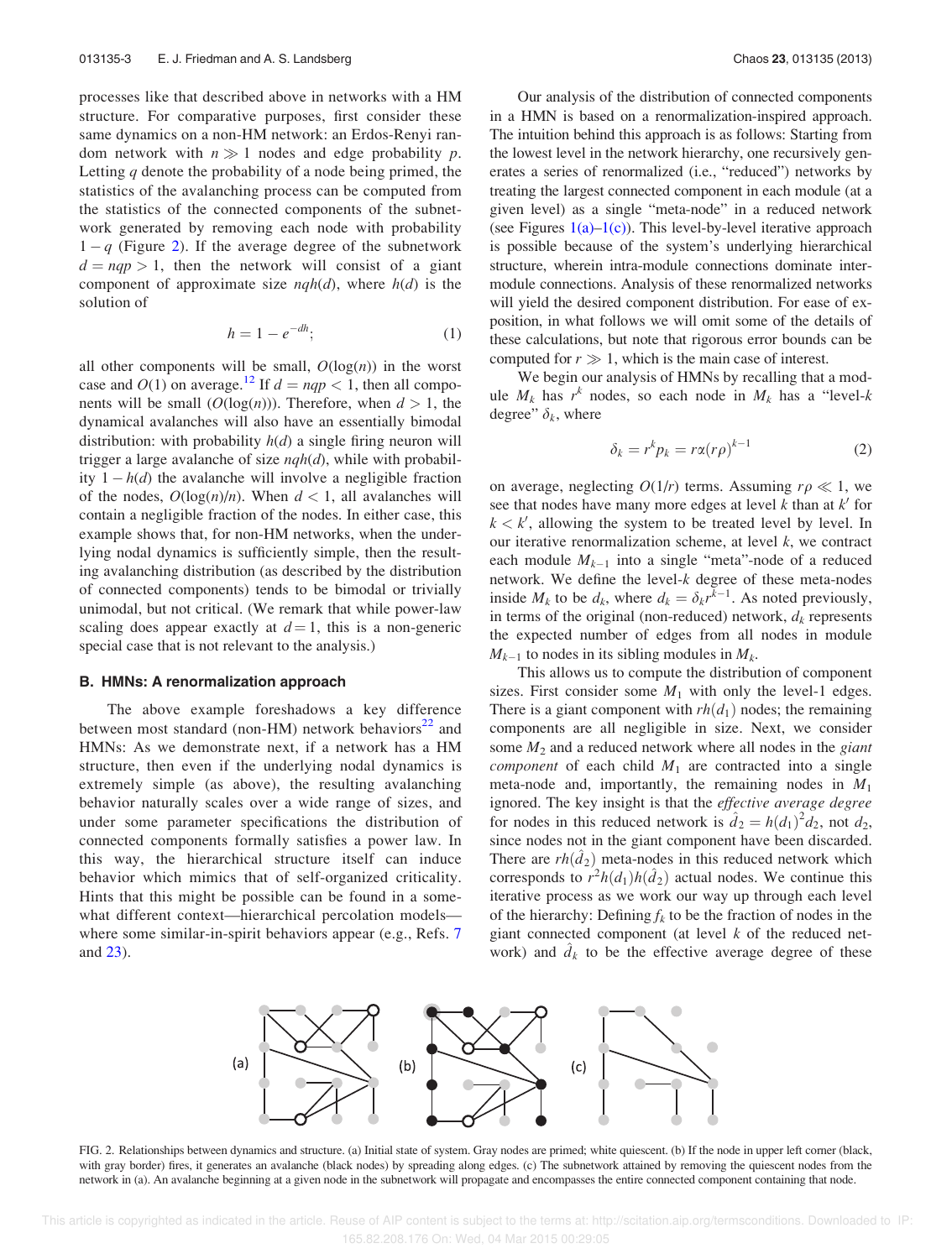nodes (discarding nodes not in the giant component), we have

$$
f_k = h(\hat{d}_k)f_{k-1} \tag{3}
$$

and

$$
\hat{d}_k = f_{k-1}^2 d_k,\tag{4}
$$

with initial condition  $f_0 = 1$  (see Figures [1\(a\)–1\(c\)\)](#page-2-0).

To compute a discretized component distribution for the HMN, for each  $k \leq \hat{k}$ , let  $S_k$  be a giant component (of the reduced network) at level-k and note that

$$
s_k = |S_k| \approx r^k f_k \tag{5}
$$

up to poly-logarithmic factors. Starting from a random initial node, the probability of being in some  $S_k$  is given by  $f_k(1-h(\hat{d}_{k+1}))$  for  $k < \hat{k}$ .

<span id="page-4-0"></span>Now, suppose that the  $p_k$ 's are chosen so that  $\hat{d}_k$  is constant for all  $k$  (so that the hierarchical structure is self-similar), in which case  $h(\hat{d}_k) = \beta, f_k = \beta^k$ , and  $s_k \approx (r\beta)^k$ . The probability that a randomly chosen node is in a component of size  $s_k = |S_k|$  or larger is approximately  $\beta^k$ . (To see this, note that the fraction of nodes in components of size  $s_k$  is  $\beta^k(1-\beta)$  for  $k < \hat{k}$  and  $\beta^{\hat{k}}$  for  $k = \hat{k}$ . Thus, the fraction of the nodes in components of size  $s_k$  or larger is

$$
\sum_{j=k}^{\hat{k}-1} \beta^j (1-\beta) + \beta^{\hat{k}}, \tag{6}
$$

which simplifies (via telescoping) to  $\beta^k$ .) Thus, the cumulative tail distribution is  $F(s_k) = \beta^k$ , and the preceding formula for  $s_k$  shows that  $k = \ln(s_k)/\ln(r\beta)$ . Writing  $x = s_k$  this implies that  $F(x) = \beta^{\ln(x)/\ln(r\beta)}$ , and thus the cumulative tail distribution is

$$
F(x) \approx x^{-\tau} \tag{7}
$$

for  $\tau = \ln(\beta)/\ln(r\beta)$ , demonstrating the existence of a power law distribution for the simple models of avalanches presented earlier (see Figures  $3(a)$  and  $3(b)$ ). Hence, we see that a HM structure alone (without intrinsic critical dynamics) is capable of mimicking a key attribute of a critical dynamical system. We note that in simulations finite size effects are clearly evident, which is to be expected since one needs modules that are large enough to display stable giant components and multiple hierarchical levels to attain the power law. Observe too from the figure that for  $\hat{d}_k = 2$ , it shows the expected step behavior while for  $\hat{d}_k = 1.38$  it does not. This effect arises from the relative steepness of the slope of the function  $h(\tilde{d})$  for an Erdos-Renyi random graph, which leads to large fluctuations in the size of the giant component, overwhelming the steps that would normally arise. Generally speaking, we note that steps become more pronounced as both r and  $\beta$  increase, as long as  $\beta$  is not too small, while the precise interplay between r and  $\beta$  is complicated. (A simple estimate shows that the fluctuations are proportional to  $r^{-1/2}$  and the derivative of  $h(\beta)$  at  $\beta$ .)



FIG. 3. Comparison of numerical and theoretical results for HMNs with  $r = 100$ ,  $\hat{k} = 3$ . (a) Log-log plots of the cumulative tails versus (fractional) component size. The upper set of lines are for  $\hat{d}_k = 2$ , with the solid line from numerical simulations and the dashed line representing the theoretical (renormalization-based) prediction. The lower set of lines are for  $\hat{d}_k = 1.38$ . Both sets display good agreement between the theory and simulations. Note that  $\hat{d}_k = 2$  shows the expected step behavior, while  $\hat{d}_k = 1.38$  does not, as discussed in the text. (b) Same as in (a), except with the numerical data averaged over 100 randomly generated HMNs; the error bars show a single standard deviation. (Note that extremely small error bars are not shown.) Note that although the  $\hat{d}_k = 1.38$  data are smoothed by random fluctuations and do not exhibit the step behavior, nonetheless one can see strong linearity in the main region (before the edge effects take over), clearly exhibiting power-law behavior. (c) Average path lengths and average eccentricities for  $\hat{d}_k = 2$ .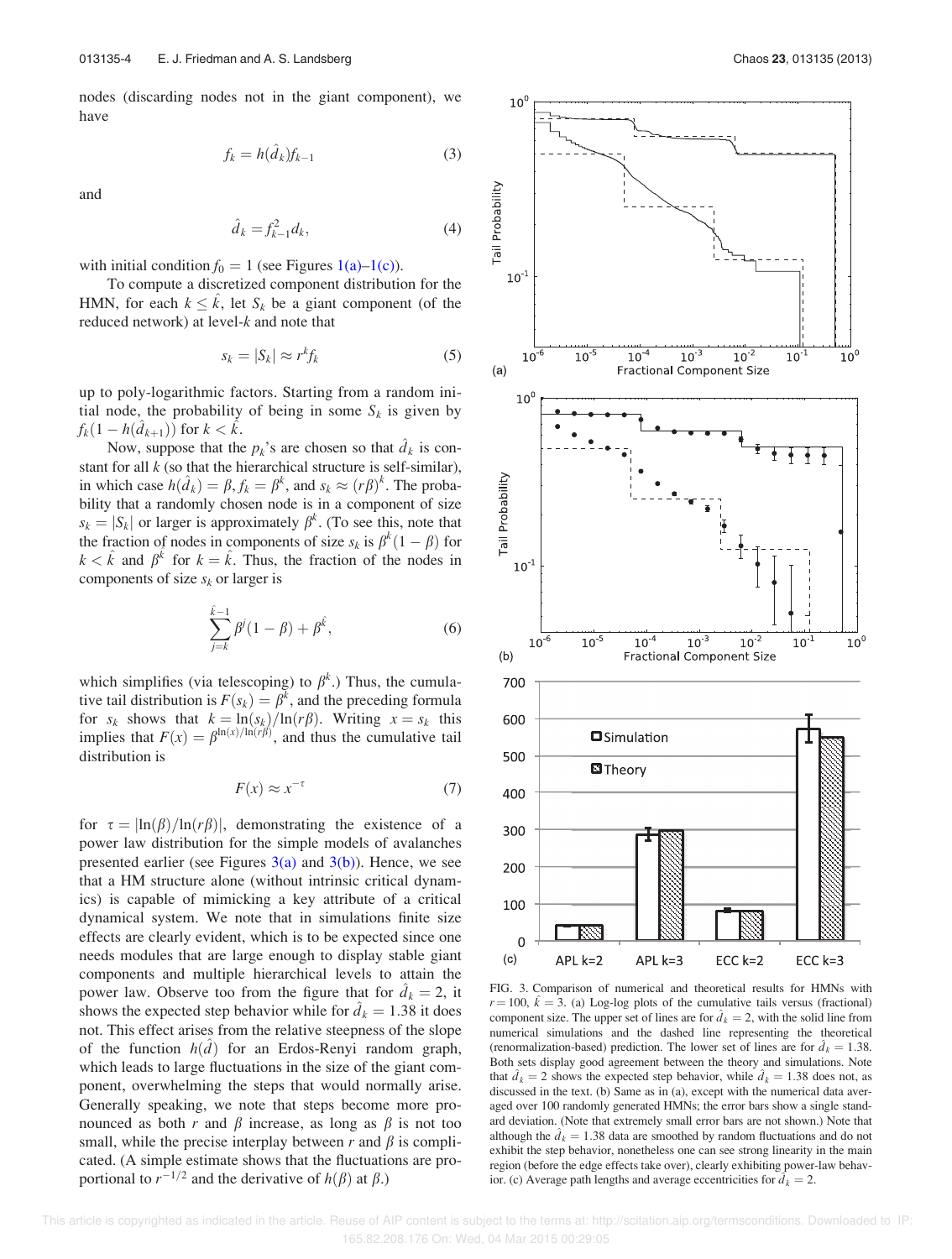We also mention that our analytical identification of a hierarchical mechanism responsible for generating/enhancing power laws provides some intuitive foundations for the numerical and analytical findings of Ref. [30](#page-7-13). (In that numerical work, an analogous but different hierarchical model is used, which has the advantage of producing cleaner numerical results.)

Note that the above computation is valid at discrete values of x ( $x = s_k$  for  $0 \le k \le k$ ); however, it is easy to see that the distribution consists of discrete steps. Nonetheless, it can be viewed as a (continuous) power law as it is both upper and lower bounded by a polynomial with exponent  $-\tau$ , formally  $F(x) = \Theta(x^{-\tau})$  in Bachmann–Landau notation.

HM networks can also display a second key attribute of neuronal avalanches at a critical point noted by Friedman  $et al.,<sup>14</sup>$  $et al.,<sup>14</sup>$  $et al.,<sup>14</sup>$  namely, the existence of sub- and super-critical phases arising from varied parameters. Observe that the requirement that  $\tilde{d}_k$  is independent of k implies that  $\rho = \beta^{-2} r^{-2}$  in the definition  $p_k = \alpha \rho^{k-1}$ . Now, if  $\rho > \beta^{-2} r^{-2}$ , then the network will be supercritical and there will be a true giant (containing a non-vanishing fraction of the nodes) component in the limit  $k \to \infty$ , while if  $\rho < \beta^{-2} r^{-2}$  then the system will be subcritical and all components will remain small in that same limit. We note, however, that for a HMN this transition can be either relatively sharp (akin to a critical point) or more broadened (where the power-law-like behavior persists, akin to SOC systems) depending on the details of the limiting process  $r \to \infty$ and  $k \to \infty$ .

In addition to the size distribution of avalanches, one can also study their temporal distribution. Let  $t$  be the total number of (fast) time steps in an avalanche and  $G(t)$  its cumulative distribution function. For our simple dynamic process, the duration of an avalanche starting out from a specific node is equivalent to the eccentricity of that node in its connected component. In the following, we compute this eccentricity assuming that  $h(\hat{d}_k) = \beta$  for all k, although the more general case is still tractable.

Recall that the eccentricity of a node is the longest (shortest path) distance from that node to another one in its connected component. The diameter of such a component is the largest eccentricity. Thus, for a specific component, the average path length (APL) is smaller than the average eccentricity which is smaller than the diameter. Note that for an Erdos-Renyi random graph with  $r\beta$  nodes and average degree  $d$ , asymptotically the diameter, average path length, and eccentricity, denoted here  $\ell_{diam}$ ,  $\ell_{apl}$ ,  $\ell_{ecc}$ , are all of the form

$$
\ell_* = c_* \log(r\beta) / \log(\hat{d}),\tag{8}
$$

where  $c_{\text{apl}} < c_{\text{ecc}} < c_{\text{diam}}$ .

We first compute the APL using our renormalizationinspired approach, similar in spirit to that in Refs. [1](#page-6-2) and [31](#page-7-17) and paralleling that above. Specifically, we estimate the average path length  $\lambda_k$  in our HMN between two connected nodes v, v' with  $K(v, v') = k$ . To begin, observe that the APL between two nodes in the (giant component) of the same  $M_1$ , considering only level-1 edges, is  $\lambda_1 = \ell_{\alpha pl}$ . Next, we renormalize this level, combining all the nodes in each giant

component of  $M_1$  into a single meta-node and then repeat the analysis for level 2 by only considering level-2 edges. This yields  $\lambda_2 = \ell_{apl} + (\ell_{apl} + 1)\lambda_1$ . In general, we get the recursive formula

$$
\lambda_k = \ell_{apl} + (\ell_{apl} + 1)\lambda_{k-1} \tag{9}
$$

(see Figure  $3(c)$ ).

To compute the average eccentricity  $\psi_k$  of a node in a level- $k$  component, we consider the level- $k$  reduced (i.e., renormalized) network and the specific path that gives the eccentricity in this reduced network. On average, to get from the initial node to the farthest node, one must (i) make  $\ell_{ecc}$ hops between different  $M_{k-1}$  modules, (ii) take  $\lambda_{k-1}$  steps within each level- $(k-1)$  module, and (iii) traverse  $\psi_{k-1}$ edges in the last module. This leads to the following recursive formula for the average eccentricity

$$
\psi_k = \ell_{ecc} + \ell_{ecc}\lambda_{k-1} + \psi_{k-1}
$$
\n(10)

(see Figure  $3(c)$ ).

Thus, for  $r \gg 1$ , the duration of the avalanche corresponding to a component at level k is of order  $\ell_{app}^k$ . Recall that such a component has approximately  $(r\beta)^k$  nodes and arises with probability  $\beta^k(1-\beta)$ . Thus, we see that  $G(t) \sim t^{-\alpha}$ , a power law distribution with exponent  $\alpha = \log(\beta)/\log(\ell_{\text{apl}})$ , yet another standard signature of critical dynamics originating here not from underlying critical processes but rather from the underlying HM structure.

A third distribution which is often studied in critical systems is  $\langle S \rangle(t)$ , which is the expected size of the avalanche given its duration. In the limit of large  $r$ , this expectation converges to  $(r\beta)^k$  for durations of order  $\ell_{apl}^k$ , thus

$$
\langle S \rangle(t) \sim (r\beta)^{\log(t)/\log(\ell_{\text{apl}})} = t^{1/\sigma},\tag{11}
$$

where

$$
1/\sigma = \log(r\beta)/\log(\ell_{apl}),\tag{12}
$$

another power law (see Ref. [14](#page-7-6) for comparison).

As discussed in Refs. [14](#page-7-6) and [27](#page-7-23), general scaling theory predicts the identity

$$
\alpha/\tau = 1/\sigma. \tag{13}
$$

Observe that our exponent computations above satisfy precisely this result in the large  $r$  limit. (For comparison with Ref. [14](#page-7-6) and related papers, note that we consider here cumulative distribution functions rather than the probability distribution functions which add 1 to the exponents.) However, whereas recent experimental results on universal scaling exponents and functions in neuronal avalanches on cortical slices have been cited as evidence of critical dynamics, in light of our new findings one must also consider the potential influence of an underlying HM network structure (particularly as one goes from small experimental samples to larger brain networks).

An additional prediction of critical theory considers the scaling of the function  $S(q, t)$  which is the average number of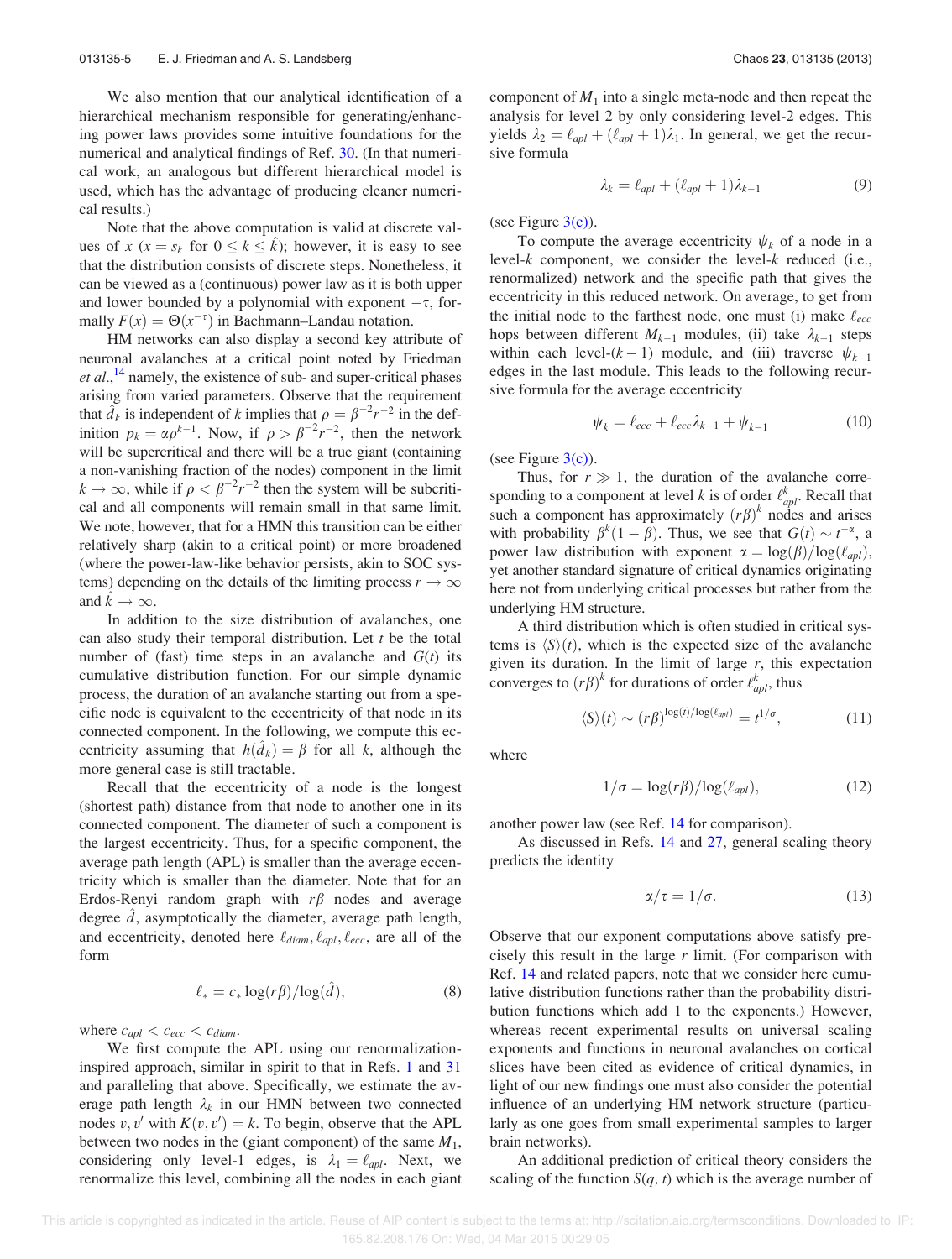<span id="page-6-4"></span>

FIG. 4. Simulation results for  $H(q/t)$  for a HMN with  $r = 40$ ,  $k = 4$ ,  $\hat{d} = 2$ , comparing small avalanches (solid line) of approximate size 1000 to large ones (dashed line) of approximate size 30 000, both (a) before and (b) after rescalings.

nodes "firing" at time  $q$  for an avalanche with duration  $t$ . The prediction is that

$$
S(q,t) \sim t^{1/\sigma} H(q/t) \tag{14}
$$

for some universal function  $H(\cdot)$ . Figure [4](#page-6-4) shows the simulation estimate of  $H(\cdot)$  for two different values of t that differ by approximately a factor of 30,  $t \sim 1000$ , and  $t \sim 30000$ . The two estimates for  $H(\cdot)$  are reasonably similar considering the scales involved; we would expect increasingly better agreement for larger values of  $\hat{k}$  based on the recursive structure of the HMNs. Thus, non-critical dynamical processes on HMNs appear to exhibit universal functions like those that arise for critical dynamical processes, $14,27$  $14,27$  but probably require extremely large systems for convergence. Unfortunately, due to the discreteness of the component sizes, it is computationally prohibitive to analyze a wider variety of avalanche sizes without increasing both r and  $\hat{k}$  which require extremely large network simulations to analyze.

#### IV. DISCUSSION

In summary, we see that simple non-critical nodal dynamics in networks with a hierarchical modular structure can display many of the hallmarks of critical dynamics. An immediate implication of this finding is that hierarchical structure cannot always be treated as merely a passive player in the generation of critical dynamics in a network, but rather requires a careful analysis. This is particularly relevant for current experimental studies of neuronal avalanching in brain networks, where it is quite possible that both hierarchical structure and intrinsic critical dynamics are at play and that the two effects are mutually reinforcing, thereby magnifying the "criticality" of the observed behavior, a result consistent with the recent numerical experiments and analy-sis.<sup>[26](#page-7-12)[,30](#page-7-13)</sup> Our analysis, thus, provides direct theoretical insight and underpinnings into those numerical findings by identifying the simple mechanism at work in HM networks that contribute to their observed critical behavior (see Ref. [30](#page-7-13) for a related analysis which utilizes a somewhat different approach). However, rather than solely serving to enhance any intrinsic critical dynamics that a network may have, a second possibility, fully consistent with our findings, is that hierarchical structure in neuronal networks might itself be responsible for generating critical behaviors even in the absence of intrinsic critical dynamics. Indeed, there are ongoing discussions in neuroscience about seemingly contradictory experimental observations regarding the existence of critical behaviors like SOC in neuronal networks. For example, the work of Dehghani et  $al^{11}$  $al^{11}$  $al^{11}$  suggests that there is no power-law scaling of neuronal firings (at the neuronal level), whereas others such as Petermann et  $al^{24}$  $al^{24}$  $al^{24}$ . do find evidence of power laws at the level of the local-field potentials (LFPs). Our work suggests that findings about the presence or absence of critical behavior may depend on the spatial scale within the hierarchical structure that is being considered.

Finally, we remark that while our emphasis has been on understanding the influence of hierarchical modular structure on the dynamics of brain networks, HM architecture is also found in a great variety of engineered and naturally occurring networks (e.g., social networks, computer chips, genetics, the structure of large corporations, etc.). Thus, our finding of a structural mechanism capable of inducing power-law-like behavior should be broadly applicable to a host of other systems with a HM structure.

#### ACKNOWLEDGMENTS

The authors would like to thank Jerry Feldman, Richard Karp, Cris Moore, Pratik Mukherjee, and Steve Strogatz for helpful conversations, as well as the (anonymous) referees for their suggestions. This research has been supported by the NSF Grant CDI-0835706 (E.J.F.), the NIH Grant K25 NS-703689-01 (E.J.F.), and a W.M. Keck Foundation Grant (A.S.L.).

<span id="page-6-2"></span><sup>&</sup>lt;sup>1</sup>L. Adamic and E. Adar, "How to search a social network," [Soc. Networks](http://dx.doi.org/10.1016/j.socnet.2005.01.007) 27(3), 187–203 (2005).

<span id="page-6-3"></span> $2N$ . T. J. Bailey et al., The Mathematical Theory of Infectious Diseases and Its Applications (Charles Griffin & Company Ltd, 5a Crendon Street, High Wycombe, Bucks HP13 6LE., 1975).

<span id="page-6-1"></span><span id="page-6-0"></span><sup>&</sup>lt;sup>3</sup>P. Bak, C. Tang, and K. Wiesenfeld, "Self-organized criticality," [Phys.](http://dx.doi.org/10.1103/PhysRevA.38.364) [Rev. A](http://dx.doi.org/10.1103/PhysRevA.38.364) 38(1), 364–374 (1988).

 ${}^{4}C$ . Bedard, H. Kroeger, and A. Destexhe, "Does the 1/f frequency scaling of brain signals reflect self-organized critical states?" [Phys. Rev. Lett.](http://dx.doi.org/10.1103/PhysRevLett.97.118102) 97(11), 118102 (2006).